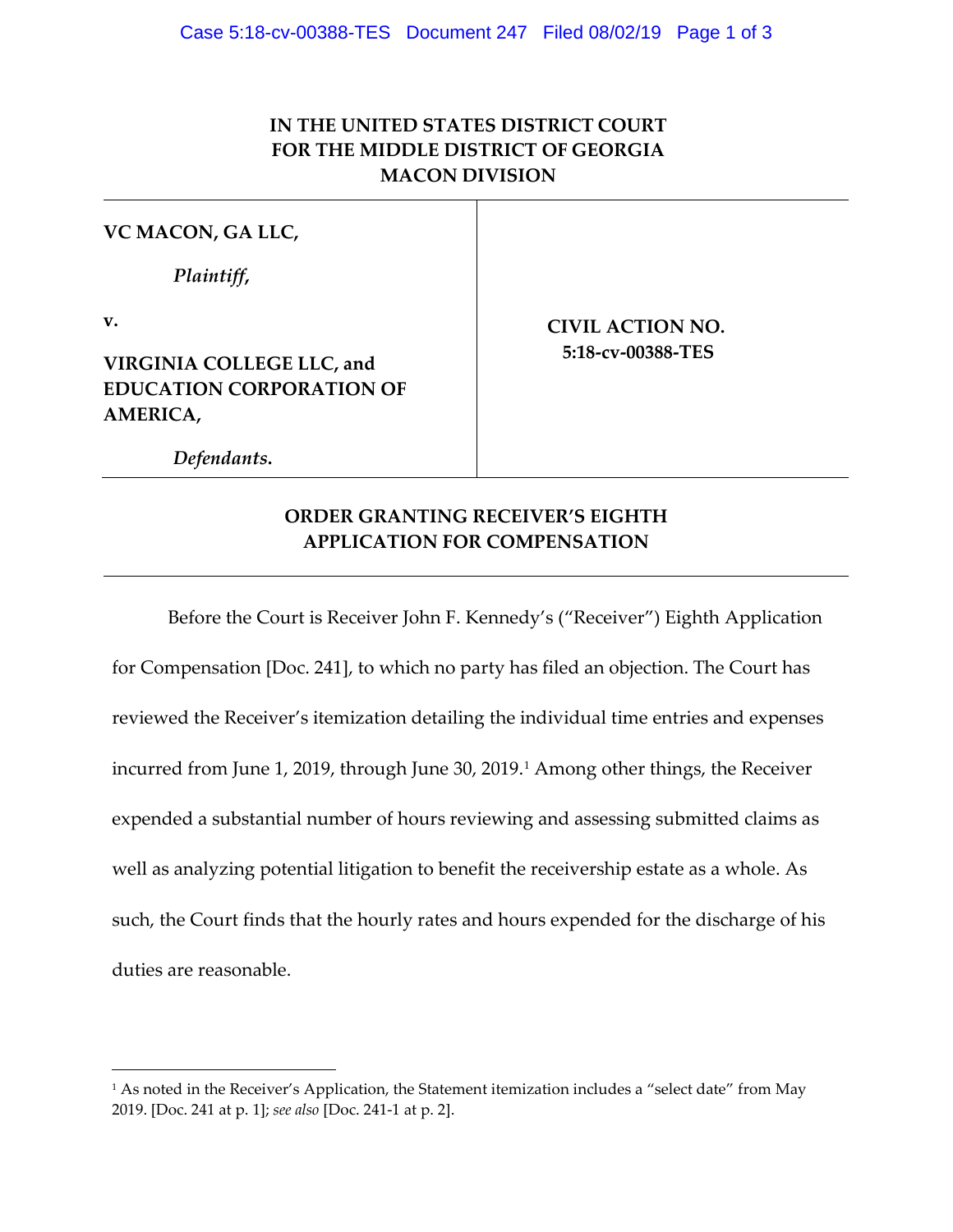## Case 5:18-cv-00388-TES Document 247 Filed 08/02/19 Page 2 of 3

The Court has also reviewed the individual time entries and expenses incurred from June 1, 2019, through June 30, 2019, by Maynard, Cooper & Gale ("MCG") as special counsel for the Receiver.<sup>[2](#page-1-0)</sup> The Court further finds that because MCG has provided integral support to the Receiver's administration of the receivership estate, the hours and rates expended by MCG are likewise reasonable.

Accordingly, the Court **GRANTS** the Receiver's Eighth Application for Compensation [Doc. 241] and **AUTHORIZES** the Receiver to pay himself \$50,274.44 for his professional fees and expenses incurred from May 17, 2019, and from June 1, 2019, through June 30, 2019. The Court also **AUTHORIZES** MCG to be paid for its fees and expenses incurred from May 23, 2019, and from June 1, 2019, through June 30, 2019, in the amount of \$76,999.28 from the assets of the receivership estate.

**SO ORDERED**, this 2nd day of August, 2019.

 $\overline{a}$ 

S/ Tilman E. Self, III **TILMAN E. SELF, III, JUDGE UNITED STATES DISTRICT COURT** 

<span id="page-1-0"></span><sup>&</sup>lt;sup>2</sup> As noted in the Receiver's Application, the itemization invoice from MCG also includes a "select date" from May 2019. [Doc. 241 at p. 1]; *see also* [Doc. 241-2 at p. 2].